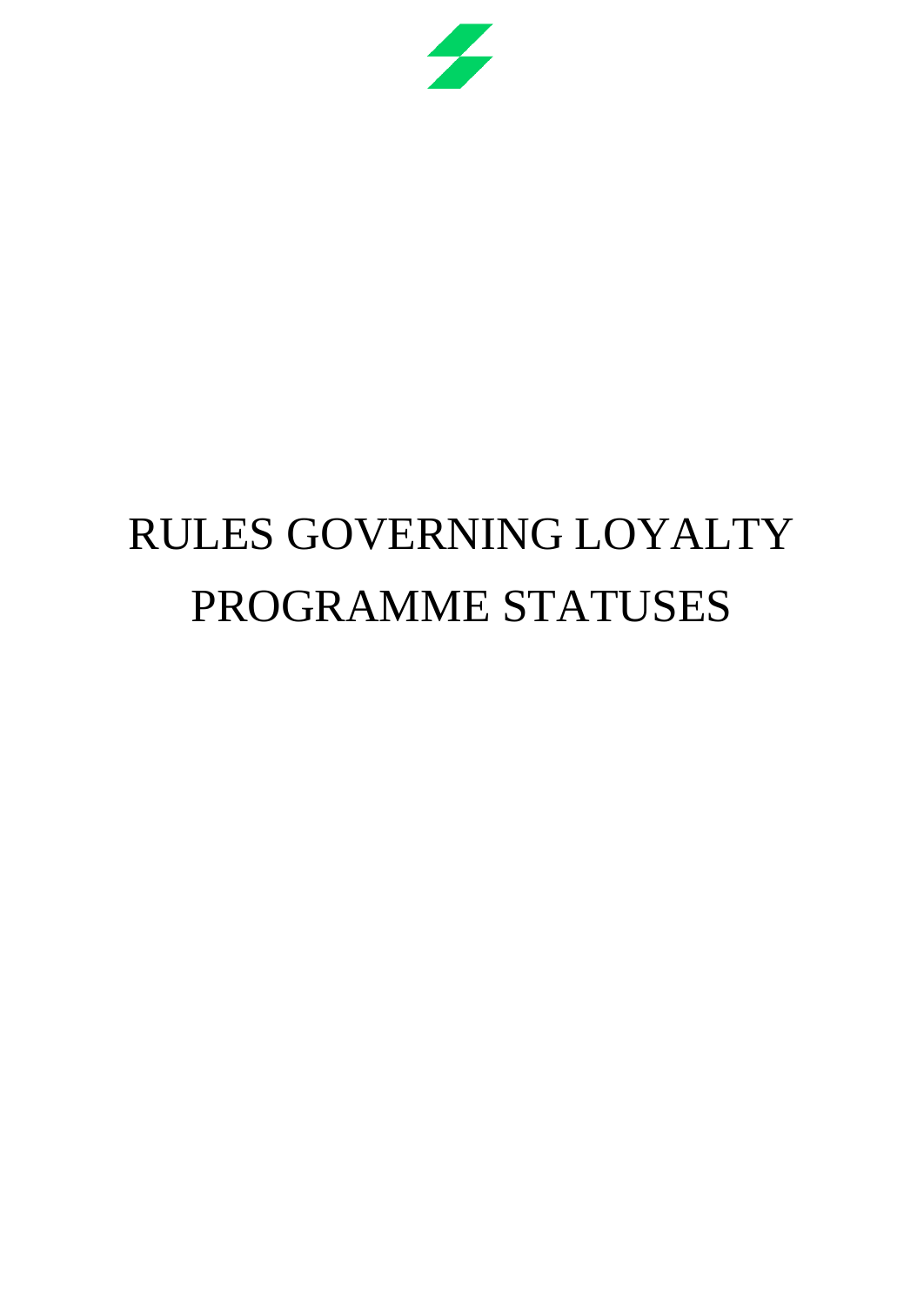The loyalty programme was developed as a way of providing more favourable terms for clients with elevated trading activity and high trading/exchange turnover. The specific terms enjoyed shall be determined on the basis of the Client's individual status.

# How to qualify for a given status

Client status is be determined based on the USDT equivalent of the Client's trading/exchange turnover for the relevant calendar month.

The Client shall receive the status for which he or she qualifies at 21:00 GMT on any day of the month.

Trading/exchange turnover thresholds (in USDT equivalent) for the various statuses are given in the StormGain platform under "Loyalty programme".

## Validity period of statuses

Any status awarded to the Client shall be valid until the end of the calendar month following the month in which such status was acquired.

On the last calendar day of the month following the month in which the status was attributed, such status may be extended, upgraded or downgraded depending on the client's trading/exchange turnover in USDT equivalent for the current calendar month.

The Client's active status is shown in the StormGain platform under "Loyalty programme".

## Example scenarios

### **Status attribution**

If you are an active trader and, as of 20 February, the USDT equivalent of your trading/exchange turnover reaches the necessary level to qualify for a status upgrade, your status will be updated on that same day at 21:00 GMT to reflect this new status (even if the total balance of your accounts is below the threshold for such status). Your new status shall then remain valid until the end of the following month.

#### **Status extension based on trading/exchange turnover**

Suppose that your current status is Diamond, you have been actively trading throughout the month and your trading turnover has once again reached the necessary level to qualify for Diamond status. In this case, your Diamond status would be extended at the end of the calendar month until the end of the following month based on your trading turnover.